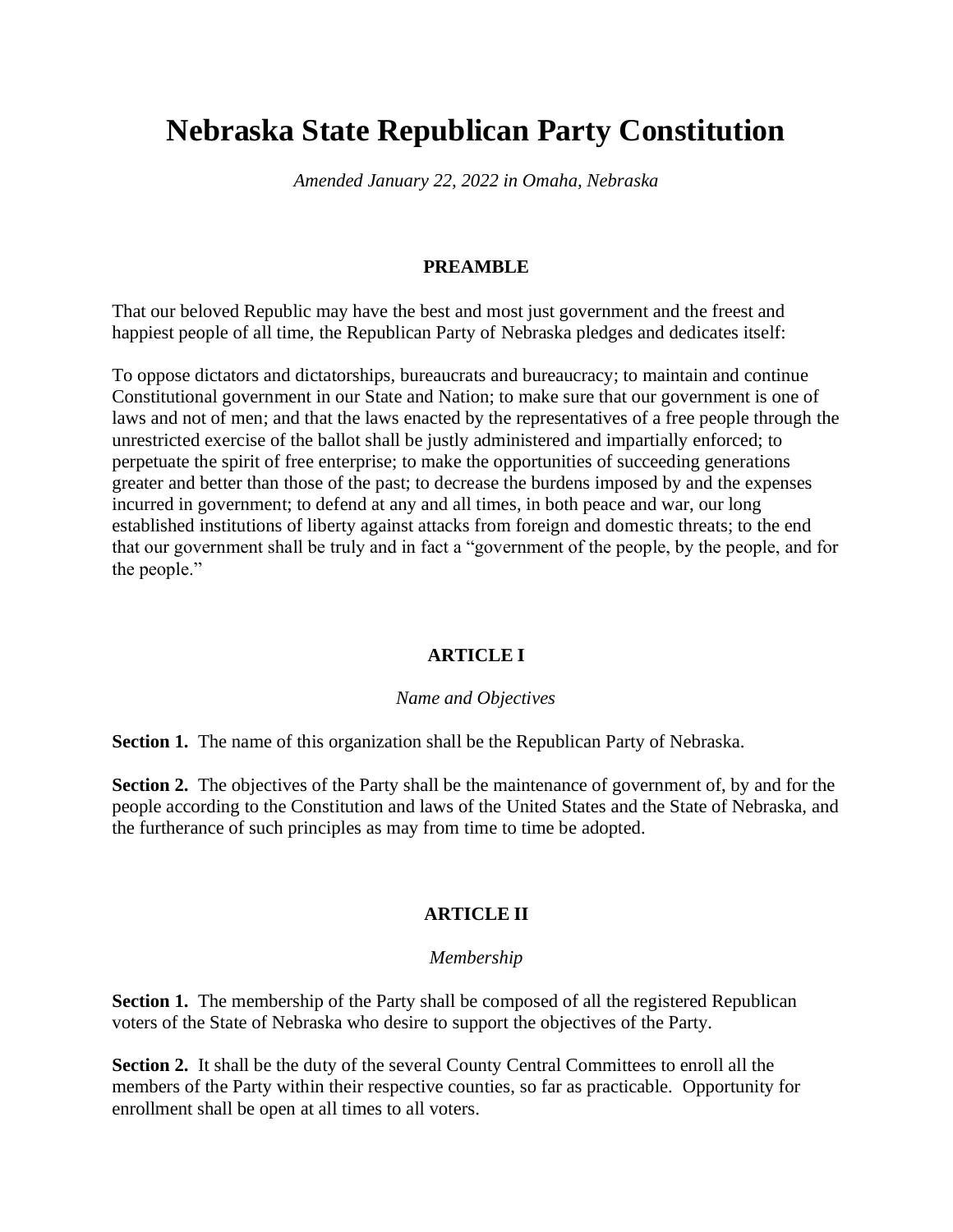## **ARTICLE III**

#### *Organization*

**Section 1.** The State Convention of the duly elected delegates when in session shall be the governing body of the Republican Party of Nebraska and when not in session the State Central Committee.

**Section 2.** The Republican Party of Nebraska shall be organized upon a statewide basis and be divided into Congressional districts, State Central Committee districts, and the County organizations, and such further subdivisions as may be desirable from time to time.

**Section 3.** The Nebraska Republican Party Constitution shall be the governing document of the Party. No County Constitution may contradict or supersede the Nebraska Republican Party Constitution. No constitution of any Party subdivision may contradict or supersede the Nebraska Republican Party Constitution.

## **ARTICLE IV**

#### *Representatives on Republican National Committee*

Section 1. In each year when a President of the United States is to be elected, the State Convention shall elect a National Committeeman and a National Committeewoman to take office at the close of the succeeding National Convention. The State Chairman shall certify the names of the National Committeeman and National Committeewoman so elected to the National **Committee** 

# **ARTICLE V**

#### *All Conventions*

**Section 1. UNIT RULE ABOLISHED, INDIVIDUAL VOTING.** At all pre-primary or postprimary conventions, whether State or County, each delegate shall be entitled to register his individual vote, and no delegate shall be bound by and Party or convention rule requiring the delegates from any political subdivision to vote as a unit.

**Section 2. ORDER OF BUSINESS.** Except as otherwise herein provided, the order of business at all conventions shall be determined at the beginning of the convention by the State or County Chairman as the case may be. The order of business so announced may be altered by the vote of sixty percent of the delegates voting thereon.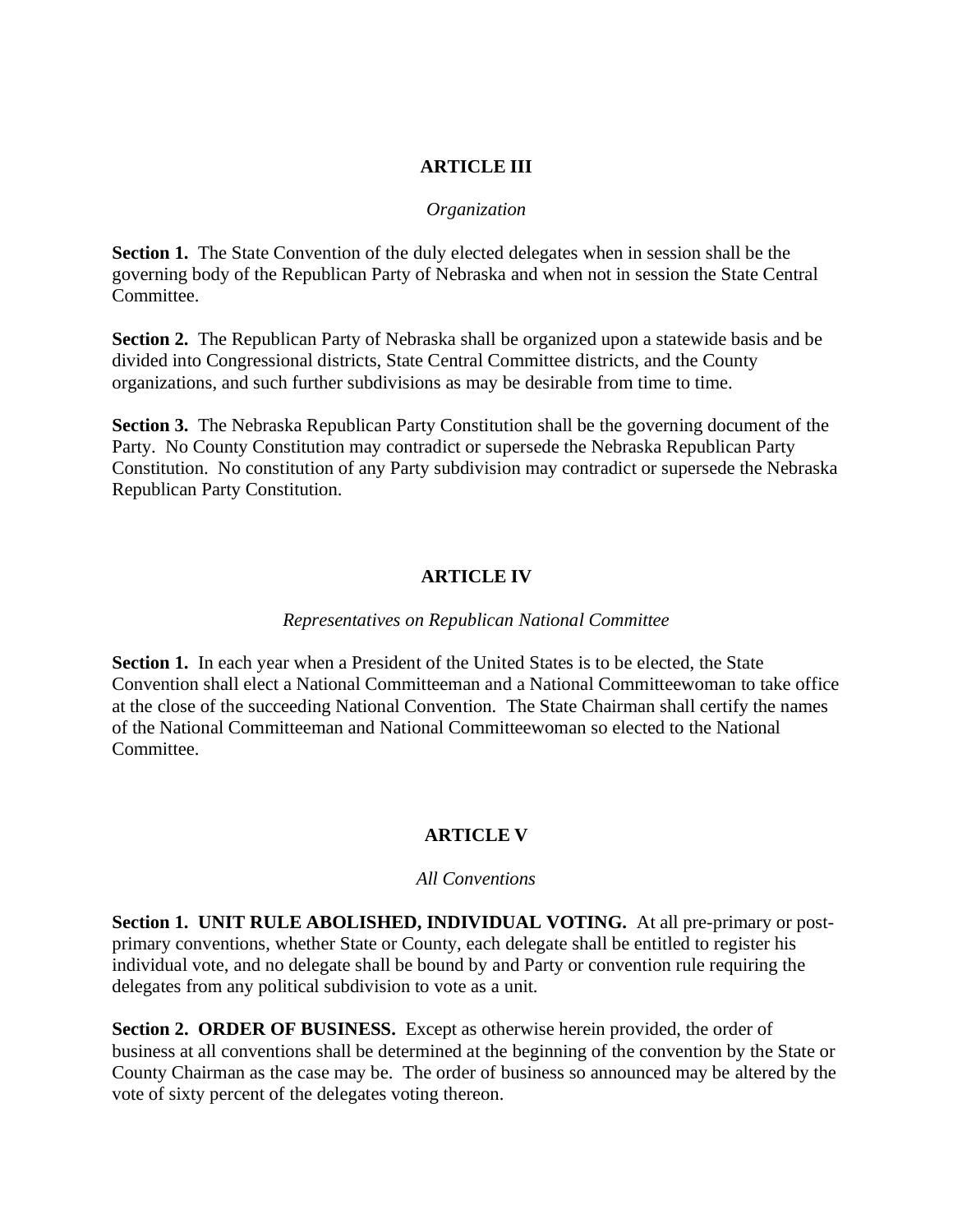**Section 3.** Votes cast at all conventions shall be cast by delegates or alternates personally present and no proxy voting shall be permitted.

## **ARTICLE VI**

#### *State Convention*

**Section 1. NUMBER, NOMINATION AND APPORTIONMENT OF DELEGATES.** The State Central Committee shall fix the representation of the State Convention for the various counties in the manner provided by law and shall notify each County Chairman of such action at least thirty days before the time of holding the County Convention. Each county shall be entitled to a minimum of one delegate. The total number of delegates shall be four hundred. The number of alternates and the apportionment thereof shall be the same as the delegates.

**Section 2.** Each delegate shall be entitled to one vote which may be cast by the alternate in the absence of the delegate. In the absence of any delegate, the roll of the alternates shall be called. The alternates from each county or district, as the case may be, shall be entitled to serve in order designated by the County Convention, or the County Committee.

**Section 3.** In addition to its first meeting as State post-primary Convention, the State Convention may be reconvened at any time prior to the statutory date for holding of the preprimary County Conventions at which the delegates to the successor State Convention are elected, upon the call of the State Chairman, at the direction of the State Central Committee, or upon the direction of the Executive Committee of the State Central Committee by a majority vote of the entire membership thereof. At such meetings, the convention may transact such business as may properly come before it. In Presidential election years where the post-primary State Convention cannot conveniently be convened at a date sufficiently early to make such nominations prior to the date of the convening of the Republican National Convention, the National Committeeman and the National Committeewoman may be elected by such reconvened State Convention.

## **ARTICLE VII**

*State Conventions and Conventions Involving the Election of National Convention Delegates*

**Section 1. TIME OF HOLDING.** A State Convention shall be held in even numbered years on a date to be fixed by the State Central Committee.

**Section 2. POWERS AND DUTIES OF CONVENTION.** The Convention shall nominate candidates for such elective state offices as are expected from the operation of the direct primary laws, formulate and promulgate a state platform during the year in which a presidential election occurs, select a State Central Committee, select electors for President and Vice President of the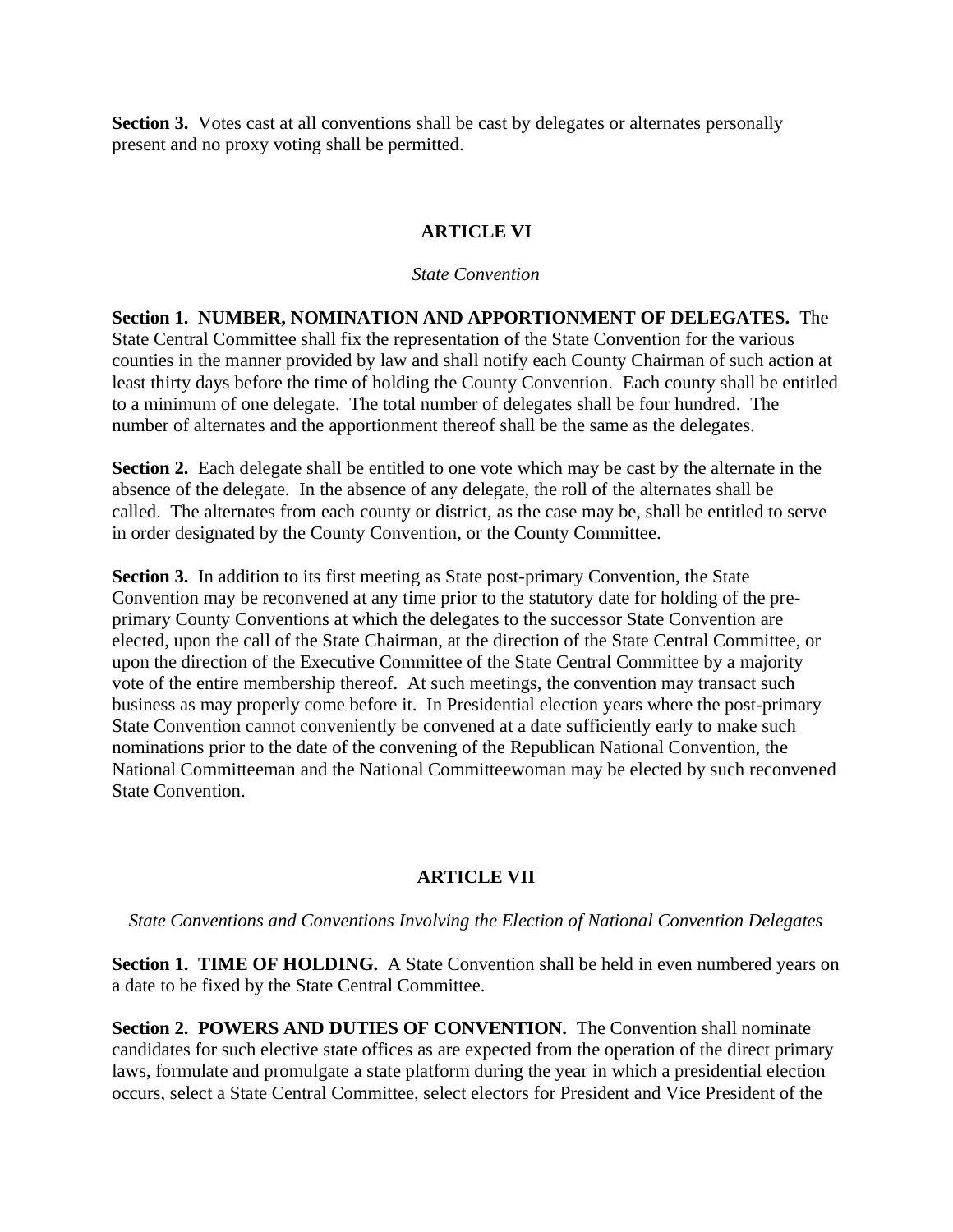United States, exercise such other powers as ordinarily vested in conventions and transact such business as shall properly come before it.

## **Section 3. NATIONAL CONVENTION DELEGATES**

- 1. In each Presidential election year, delegates and alternates to the Republican National Convention shall be elected in the manner specified in this Section 3, as authorized by the Rules of the National Convention.
- 2. All candidates for National Convention delegate and alternate delegate shall file for election in person or by mailing a notice of intent to the State Headquarters postmarked no later than 10 business days prior to the date the State Convention commences. Only persons elected and credentialed as delegates or alternates to the State Convention shall be qualified to be elected at the State Convention as National Convention delegates or alternates.
- 3. All candidates for National Convention delegate and alternate delegate at the State Convention shall designate the presidential candidate to whom they are committed and shall be bound by such commitment if elected in accordance with Nebraska State Law. Delegate and alternate candidates shall indicate their commitments by mailing a notice to the State Headquarters, postmarked no later than 10 business days prior to the date the State Convention commences. Only individuals pledged to the candidate who wins the Nebraska Primary Election shall be eligible for election as delegates or alternate delegates to the National Convention.
- 4. All National Convention delegates designated by the Rules of the National Convention as at-large delegates shall be elected at-large by the State Convention. All National Convention alternate delegates designated by the Rules of the National Convention as atlarge alternate delegates shall be elected at-large by the State Convention following the election of at-large National Convention delegates.
- 5. All National Convention delegates and alternate delegates designated by the Rules of the National Convention as district delegates or district alternate delegates, respectively, shall be elected by the caucus of delegates of that U.S. House of Representatives district at the State Convention in accordance with the Congressional District boundaries delineated under Nebraska State law.
- 6. The State Central Committee shall be authorized to draft such rules as are necessary to implement Section 3 so long as such rules are in keeping with the provisions of the Rules of the National Convention, this Constitution, and Nebraska law.

# **ARTICLE VIII**

*Vacancy on Ticket — How Filled*

**Section 1.** Should any vacancy arise on the ballot for any cause after a primary election, such vacancy shall be filled by a quorum of the (1) State Central Committee in the case of State office or United States Senator; (2) Congressional District Committee in the case of the United States Representative, and (3) County Central Committee in the case of County offices; in the manner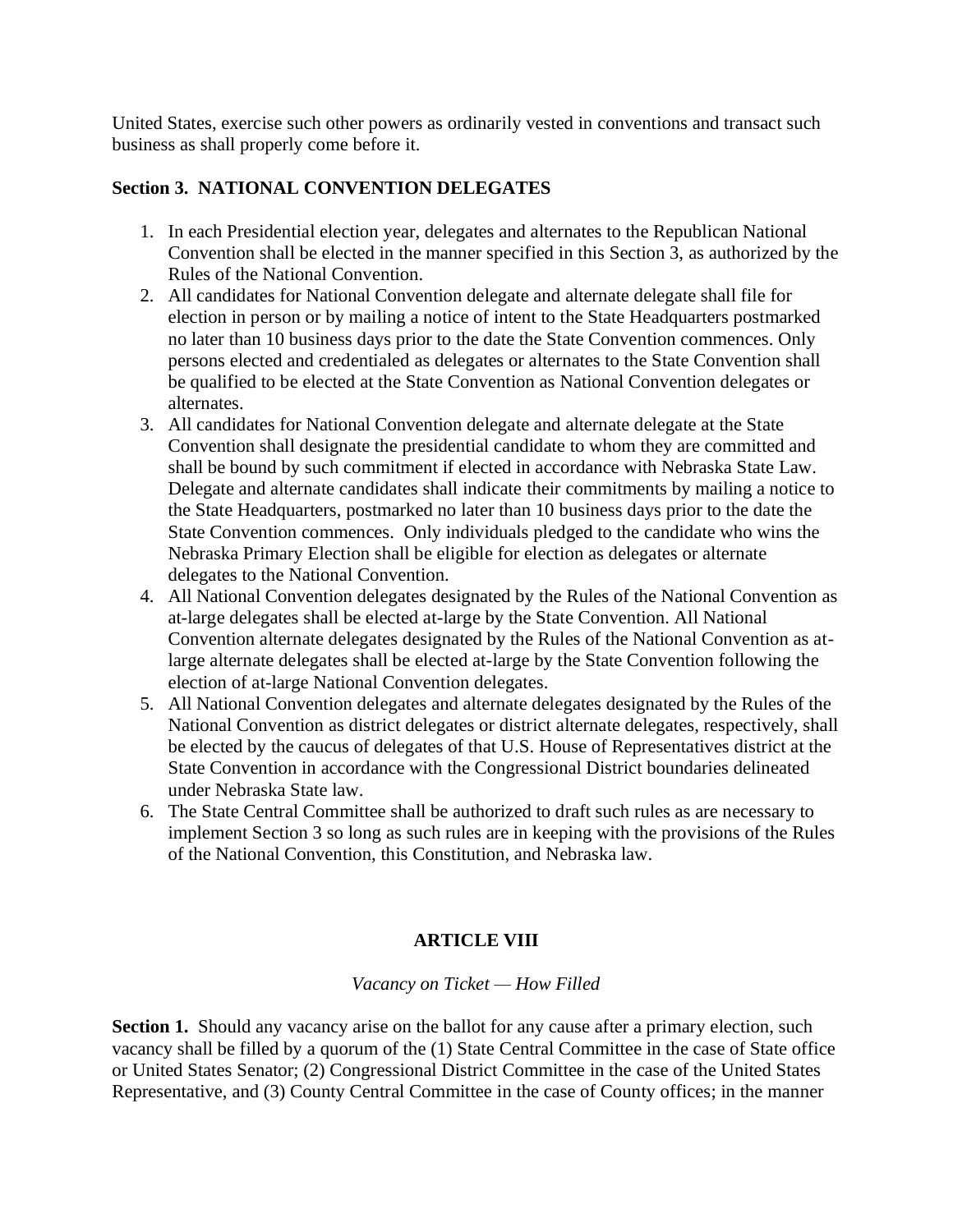and time provided by law. The Chairman of the appropriate committee shall call a meeting of the committee at a place designated by him at such time as to permit the filing of the Certificate of the Nomination of a candidate with the proper election officers in the time and manner provided by law.

## **ARTICLE IX**

#### *State Party Administration*

**Section 1. GENERAL MANAGEMENT.** Between conventions, the general management of the affairs and business of the Party shall be vested in the State Central Committee. All general policies of the party shall be determined by the State Central Committee, subject to the direction of the State Convention. The annual budget, the Legislative program of the Party, and all appointments to Party offices shall be submitted to the State Central Committee for approval or amendment.

## **Section 2. STATE CENTRAL COMMITTEE – HOW SELECTED**

- 1. The State shall be apportioned into 51 Republican Central Committee Districts. Such apportionment shall be reviewed by the State Central Committee at least every four years. The State Central Committee shall have authority from time to time to reapportion such Central Committee Districts so that nearly as practical each such District shall include all of one or more Central Committee Districts; the State Central Committee may elect to permit an appropriate County organization to apportion such districts within such County.
- 2. Commencing in the second year following a decennial census and continuing until said Districts are reapportioned as provided herein, the State Central Committee Districts shall be as follows:

| Cuming, Colfax, Stanton Counties                                                |  |  |
|---------------------------------------------------------------------------------|--|--|
| <b>Platte County</b>                                                            |  |  |
| <b>Madison County</b>                                                           |  |  |
| Dodge County                                                                    |  |  |
| Butler, Polk (CD1 portion) and Seward Counties                                  |  |  |
| <b>Cass County</b>                                                              |  |  |
| Sarpy County (Precincts 1, 2, 3, 4, 5, 6, 7, 8, 9, 10, 11, 13, 16, 17, 19)      |  |  |
| Sarpy County (Precincts 29, 14, 15, 37, 36, 18, 21, 20, 22, 45, 24, 26, 23, 27, |  |  |
| 65, 64, 28, 12, 66)                                                             |  |  |
| Sarpy County (Precincts 50, 49, 53, 47, 48, 58, 62, 46, 32, 35, 41, 57, 70, 31, |  |  |
| 34, 40, 43, 30, 33, 38, 39, 42, 44)                                             |  |  |
| Lancaster County (LD 21)                                                        |  |  |
| Lancaster County (LD 25)                                                        |  |  |
| Lancaster County (LD 26)                                                        |  |  |
| Lancaster County (LD 27)                                                        |  |  |
|                                                                                 |  |  |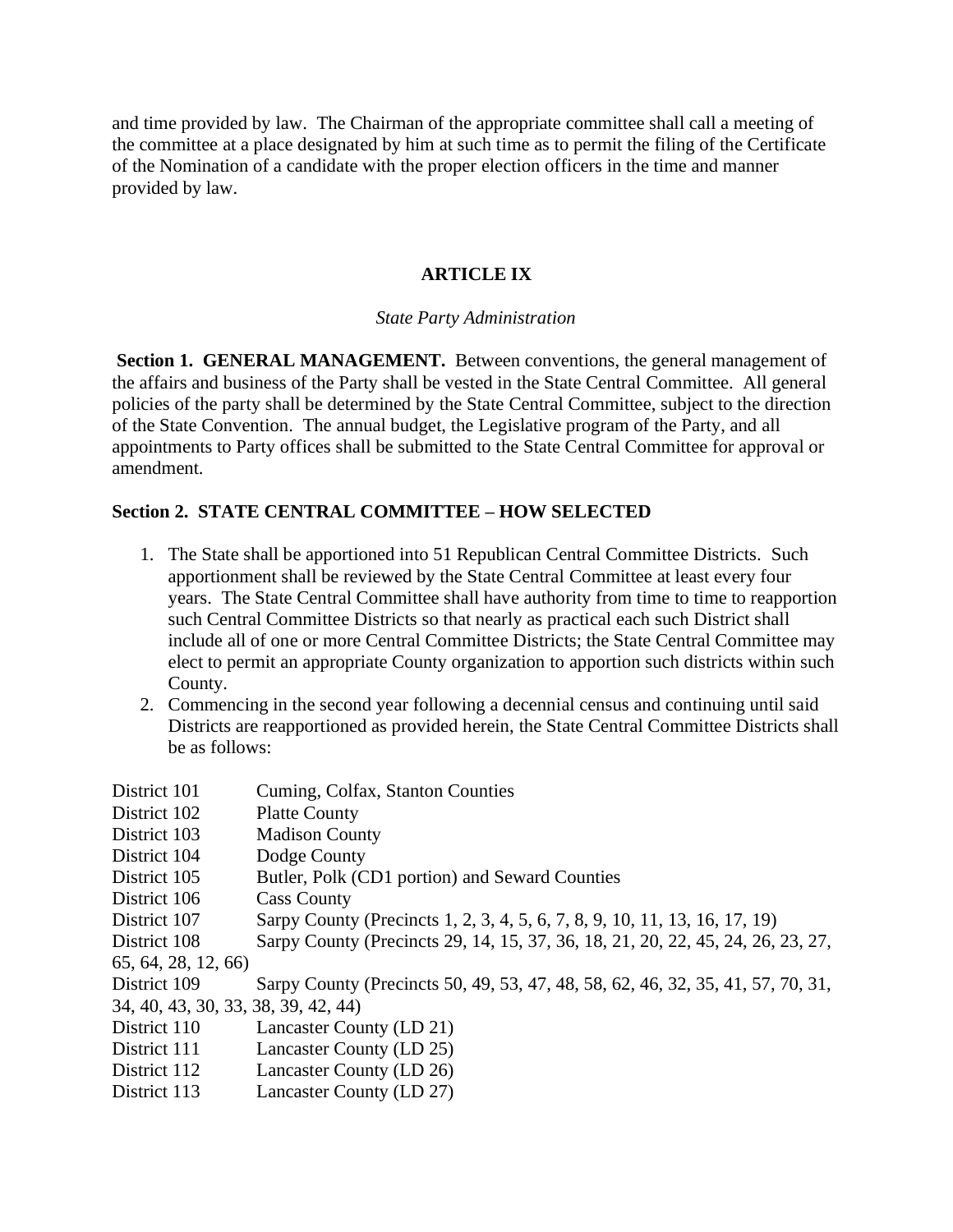| District 114                | Lancaster County (LD 28)                                                    |
|-----------------------------|-----------------------------------------------------------------------------|
| District 115                | Lancaster County (LD 29)                                                    |
| District 116                | Lancaster County (LD 2, 30 $\&$ 32)                                         |
| District 117                | Lancaster County (LD 46)                                                    |
|                             |                                                                             |
| District 201                | <b>Saunders County</b>                                                      |
| District 202                | Sarpy County (Precincts 74, 52, 51, 55, 54, 75, 61, 59, 56, 60, 63)         |
| District 203                | Sarpy County (Precincts 80, 78, 77, 79, 81, 76, 71, 72, 73, 69, 68, 25, 67) |
| District 204                | Douglas County (LD 4)                                                       |
| District 205                | Douglas County (LD 5)                                                       |
| District 206                | Douglas County (LD 6)                                                       |
| District 207                | Douglas County (LD 7)                                                       |
| District 208                | Douglas County (LD 8)                                                       |
| District 209                | Douglas County (LD 9)                                                       |
| District 210                | Douglas County (LD 10)                                                      |
| District 211                | Douglas County (LD 11)                                                      |
| District 212                | Douglas County (LD 12)                                                      |
| District 213                | Douglas County (LD 13)                                                      |
| District 214                | Douglas County (LD 15, 18)                                                  |
| District 215                | Douglas County (LD 20)                                                      |
| District 216                | Douglas County (LD 31, 36)                                                  |
| District 217                | Douglas County (LD 39)                                                      |
|                             |                                                                             |
| District 301                | Johnson, Nemaha, Otoe, Pawnee, and Richardson Counties                      |
| District 302                | Gage, Jefferson, and Saline Counties                                        |
| District 303                | Clay, Fillmore, Franklin, Hamilton, Harlan, Nuckolls, Thayer, and Webster   |
| Counties                    |                                                                             |
| District 304                | <b>Adams and Kearney Counties</b>                                           |
| District 305                | Chase, Dundy, Frontier, Furnas, Gosper, Hayes, Hitchcock, Phelps, and Red   |
| <b>Willow Counties</b>      |                                                                             |
| District 306                | Howard, Merrick, Nance, Polk (CD3 portion), Sherman, and York Counties      |
| District 307                | Custer, Dawson, and Valley Counties                                         |
| District 308                | Hall County (LD 35)                                                         |
| District 309                | Buffalo (LD 41) and Hall (LD 34) Counties                                   |
| District 310                | Buffalo County (LD 37)                                                      |
| District 311                | Hooker, Lincoln, Logan, McPherson, Perkins, and Thomas Counties             |
| District 312                | Arthur, Box Butte, Cheyenne, Deuel, Garden, Grant, Keith, Morrill, and      |
| <b>Sioux Counties</b>       |                                                                             |
| District 313                | Banner, Kimball, and Scotts Bluff Counties                                  |
| District 314                | Blaine, Boyd, Brown, Cherry, Dawes, Garfield, Holt, Keya Paha, Loup,        |
| Rock, and Sheridan Counties |                                                                             |
| District 315                | Antelope, Boone, Cedar, Greeley, Knox, Pierce, and Wheeler Counties         |
| District 316                | Dakota, Dixon, and Wayne Counties                                           |
| District 317                | Burt, Thurston, and Washington Counties                                     |
|                             |                                                                             |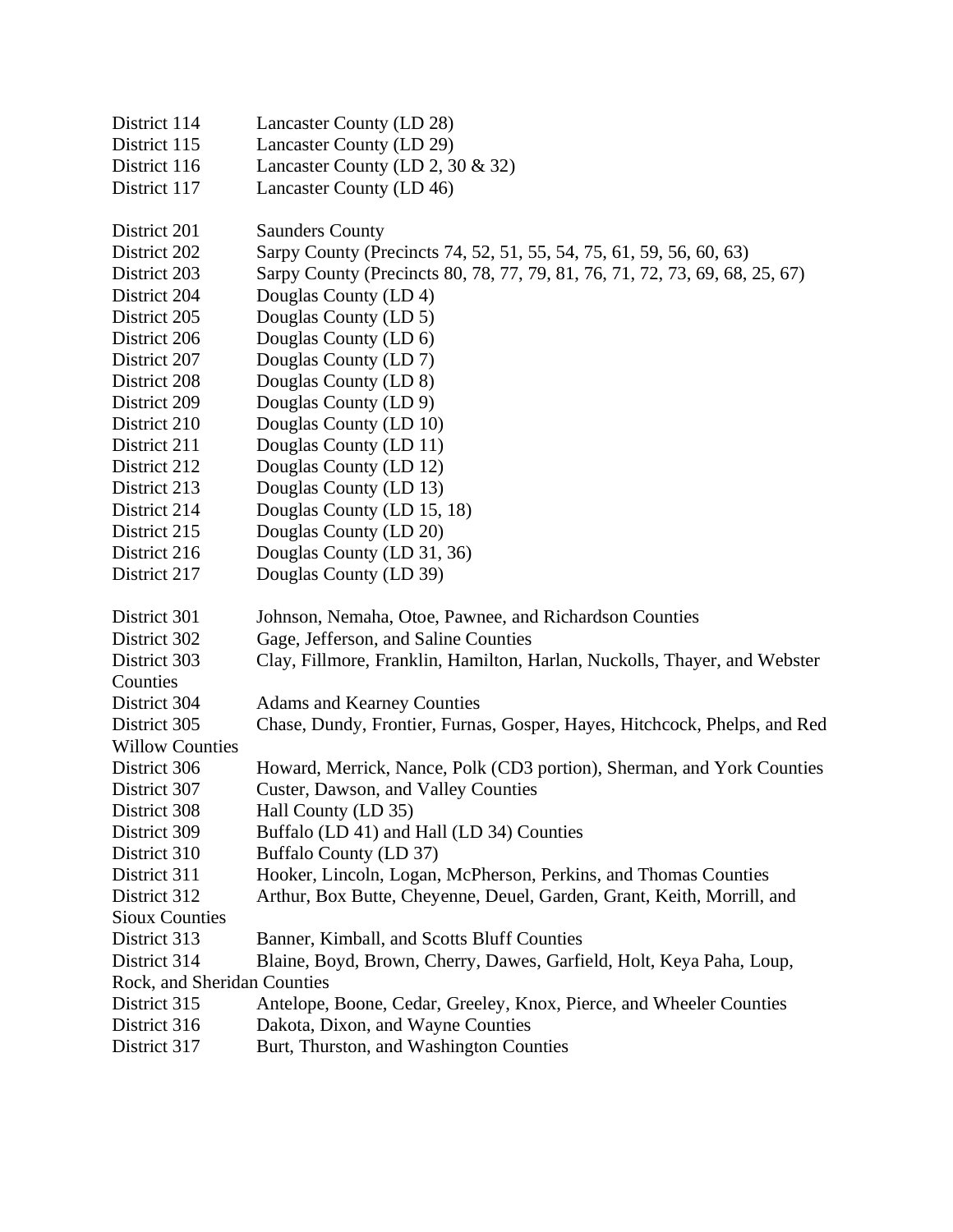- Three (3) Votes Per District
	- 1. The State Central Committee shall consist of a man and a woman from each Central Committee District, to be elected at caucuses of the delegates from the respective Districts to be held during the State Pre-Primary Convention. Members from State Central Committee Districts included entirely within one County may be elected by the County Post-Primary Convention as that Convention may direct.
	- 2. In addition, the National Committeeman, the National Committeewoman, the Chairman, Treasurer, three Congressional District Chairmen, three Congressional District Vice Chairmen, and the three members of the Executive Committee elected by the State Central Committee members of the respective Congressional Districts shall be voting members of the State Central Committee unless such officeholder already is granted voting privileges as provided for in this Constitution.
	- 3. In addition to the members selected as provided above, the following shall be members of the State Central Committee:
		- 1. In each State Central Committee District which contains more than one county, the county chairmen of all counties in each such District shall elect one of their numbers to serve as a member of the State Central Committee. Such election shall be held as soon as possible following each State Post-Primary Convention.
		- 2. In each State Central Committee District which contains only one county, the County Chairman shall be a member of the State Central Committee.
		- 3. In each county which contains more than one State Central Committee District, the County Chairman or County Chairman Representative of such county shall be a member of the State Central Committee and shall represent the State Central Committee District in which he or she resides.
	- 4. There shall be an additional number of members of the State Central Committee equal to the total number of State Central Committee Districts in such county, less one. Each district in the county shall be entitled to one of such additional members, and they shall be selected as provided by the county constitution.

**Section 3. OFFICERS.** The officers of the State Party organization shall be a Chairman and Vice Chairman, one of whom shall be a man and one a woman; not more than four Assistant Chairmen, a Secretary, a Treasurer, a Finance Chairman and a General Counsel. They shall have the powers and duties usually incident to their respective offices, subject to the direction of the State Central Committee and the State Convention. The State Chairman shall be the Chairman of, and preside at the meetings of the State Convention, the State Central Committee, and the State Executive Committee. The Chairman may call to the chair any member of any body of which he is Chairman to preside temporarily.

**Section 4. ELECTION AND TERMS OF OFFICE.** The Chairman and Treasurer shall be elected by the State Central Committee at a meeting held no later than May 1 of each oddnumbered year. The Vice Chairman, the Assistant Chairmen, the Secretary, the General Counsel and the Finance Chairman shall be appointed by the State Chairman with the approval of the Executive Committee as soon as practicable after the election of the State Chairman and shall take office immediately, subject to the approval of their appointments by the State Central Committee at its next meeting. The term of office of the State Officers and members of the State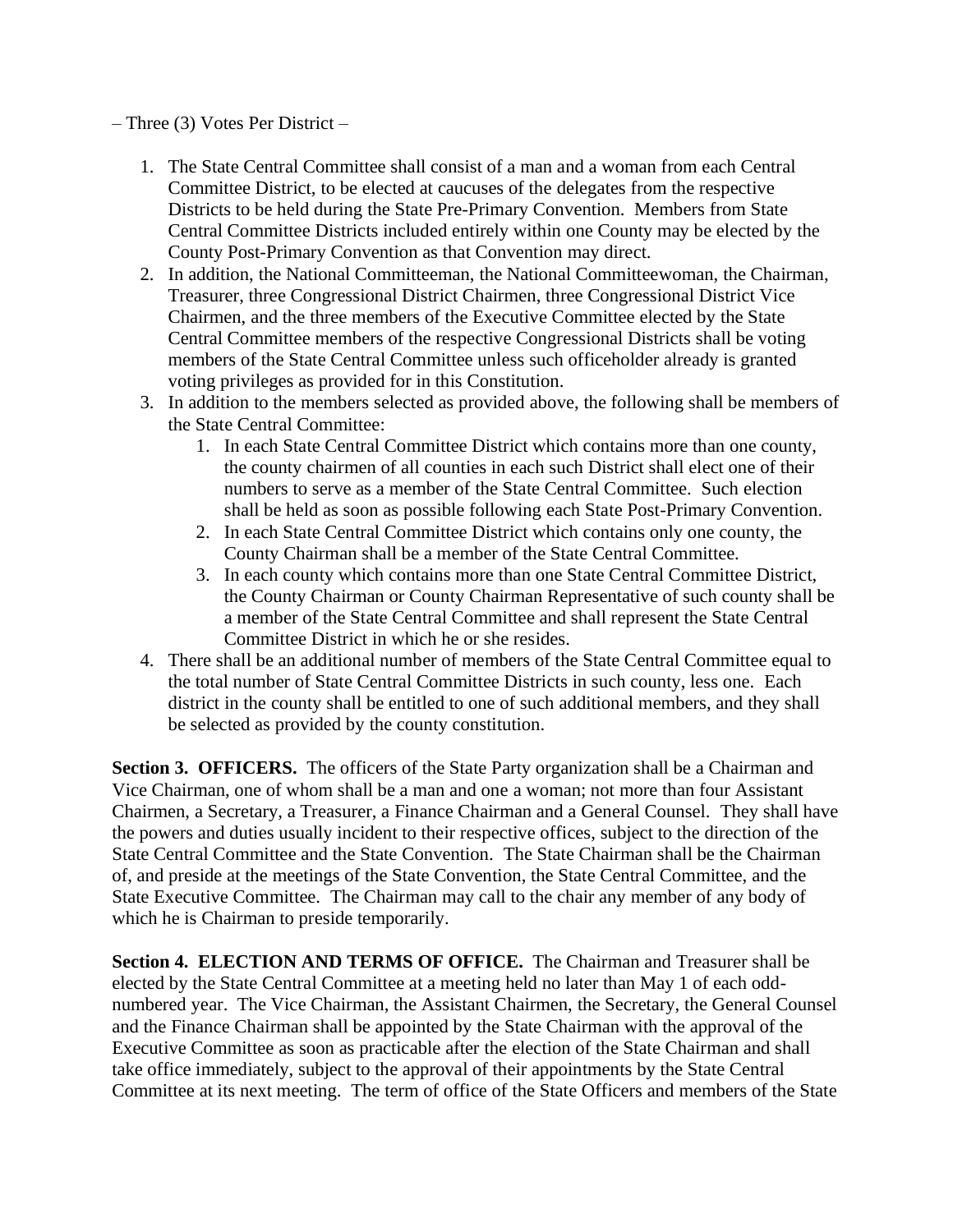Central Committee shall be approximately two years. They shall serve until their successors have been elected.

#### **Section 5. VACANCIES.**

- 1. The office of State Chairman, National Committeeman, and National Committeewoman shall become vacant immediately when any incumbent shall become a candidate for an elective office. A vacancy in the office of National Committeeman or National Committeewoman shall be filled for the unexpired term by the State Central Committee at a meeting called for that purpose promptly after the creation of the vacancy.
- 2. If a vacancy occurs in any State Party office, the same shall be filled in the same manner as provided herein for the election or appointment of such officer.
- 3. Vacancies in the State Central Committee shall be filled immediately by a meeting of State Convention delegates in the Central Committee District where such vacancy occurs, provided that in Central Committee Districts included entirely within one county, the vacancy shall be filled in the manner determined by the respective County Central committee; provided that vacancies in the position of County Chairman Representative shall be filled by an election by the County Chairmen of all Counties in such District.
- 4. If Central Committee vacancies are not filled as provided above within 60 days after notice by the State Chairman to the County Chairmen and State Convention delegates of the Central Committee district in which the vacancy exists, the State Chairman shall fill the vacancy as soon as possible. A vacancy in the office of delegate or State Central Committee shall exist upon the happening of any of the following events: (1) Resignation, (2) Death, (3) Ceasing to be a resident of the County or District from which elected, (4) Failure to elect at a proper election, (5) Conviction of a felony, (6) In the case of State Central Committee Member, failure to attend three (3) meetings during that person's term. For the purpose of this subsection the term shall begin on the day of election at the State Convention or super-district election.

#### **Section 6. EXECUTIVE COMMITTEE.**

1. The Executive Committee of the Nebraska Republican Party Shall Consist of the State Chairman, the State Vice Chairman, the National Committeeman, the National Committeewoman, the Assistant Chairmen, the State Treasurer, the State Secretary, the Congressional District Chairmen and Vice Chairmen, the immediate past Republican Chairman, the State Women's Federation President, the State Young Republican Chairman, the State College Republican Chairman, and the State TARS Chairman, the Finance Chairman, and the General Counsel, plus one member from each Congressional District to be selected by the members of the State Central committee resident in the respective districts affected, such election to be held at the same meeting of the State Central Committee at which the State Chairman is elected, plus two members from the First and Second Congressional District and three members from the Third Congressional District who shall be a County Chairman to be selected by a vote of the County Chairmen in each District in the same month that the State Chairman is elected, with the provision that the Chairman of the Lancaster County Party will be automatically elected to one of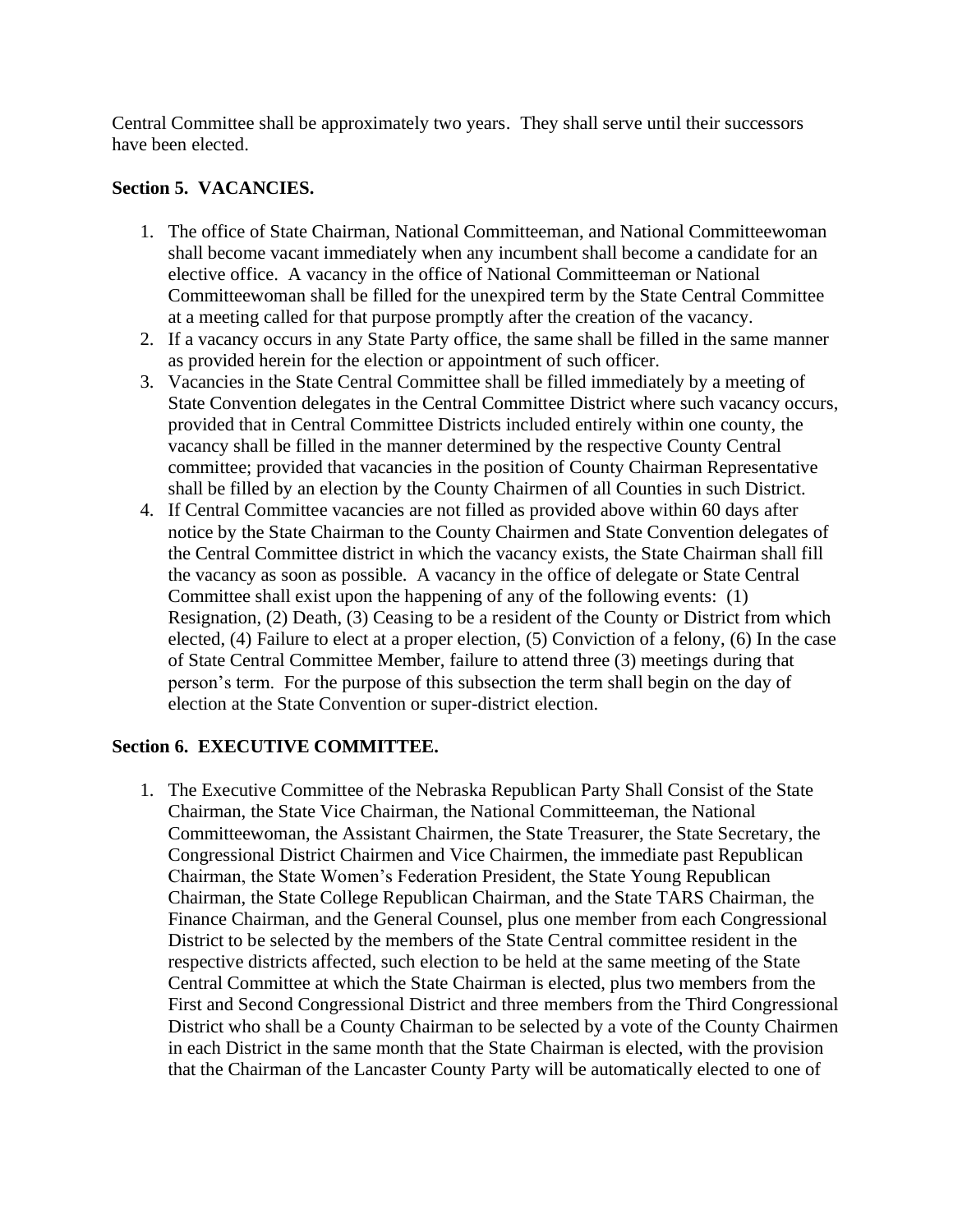the two positions from the First District. The policies, affairs and business of the Party shall be administered by the Executive Committee.

2. The Executive Committee shall meet on the call of the Chairman. Prior to September 1 of each year, the Executive Committee shall prepare, on behalf of the State Central Committee, a legislative plan to be submitted for amendment at the next scheduled State Central Committee meeting. It shall be the duty of the Executive Committee to carry out the legislative program insofar as possible. If the Chairman determines that extraordinary circumstances or an emergency so warrants, the Executive Committee may act upon the motion of the Chairman by a favorable vote of a majority of all members of the Executive Committee where such votes are cast by telephone or electronic mail within a period no greater than seven calendar days.

## **Section 7. BUDGET AND FINANCE COMMITTEE.**

- 1. The Budget and Finance Committee shall consist of the State Chairman, the State Treasurer, the National Committeeman, the National Committeewoman, and five members appointed by the State Chairman. The appointed members shall be one from each Congressional District and two members-at-large, one of whom shall be the Finance Chairman. The Executive Committee may authorize the Chairman to appoint up to six additional ex-officio members of the Budget and Finance Committee. The appointed members shall be approved by the Executive Committee and affirmed by the State Central Committee.
- 2. The Budget and Finance Committee shall, prior to or during January of each year, prepare and present a budget for the year. The budget shall be approved, or amended and approved, by the Executive Committee, provided, however, any amendment shall require a two-thirds vote of the elected and appointed members of the Executive Committee. After approval or amendment and approval by the Executive Committee, the budget shall be approved by the State Central committee, provided, however, any amendment shall require a two-thirds vote of the members of the State Central Committee present and voting at a meeting at which approval is requested. The budget, as finally approved by the Executive Committee, shall be mailed to each member of the State Central committee not less than 10 days prior to the meeting at which approval is requested. Any amendment by the State Central Committee shall not require further approval by the Executive Committee.
- 3. After final approval by the State Central Committee, the Budget and Finance Committee shall have emergency authority to amend the Budget or authorize expenditures contrary thereto upon a three-fourths vote of the elected and appointed members of said Committee; provided, however, that such emergency authority be limited to that period of time of a general election year between the last State Central Committee meeting held and the date of the General Election.

**Section 8. POLITICAL PLAN.** During the first six months in each off-numbered year, the State Chairman shall present for review and adoption a two-year political plan to the State Central Committee. The political plan shall include such topics as the Chairman deems appropriate. The Chairman may appoint a Committee to assist in preparation of the plan. The political plan shall be reviewed by the State Central Committee during the first six months in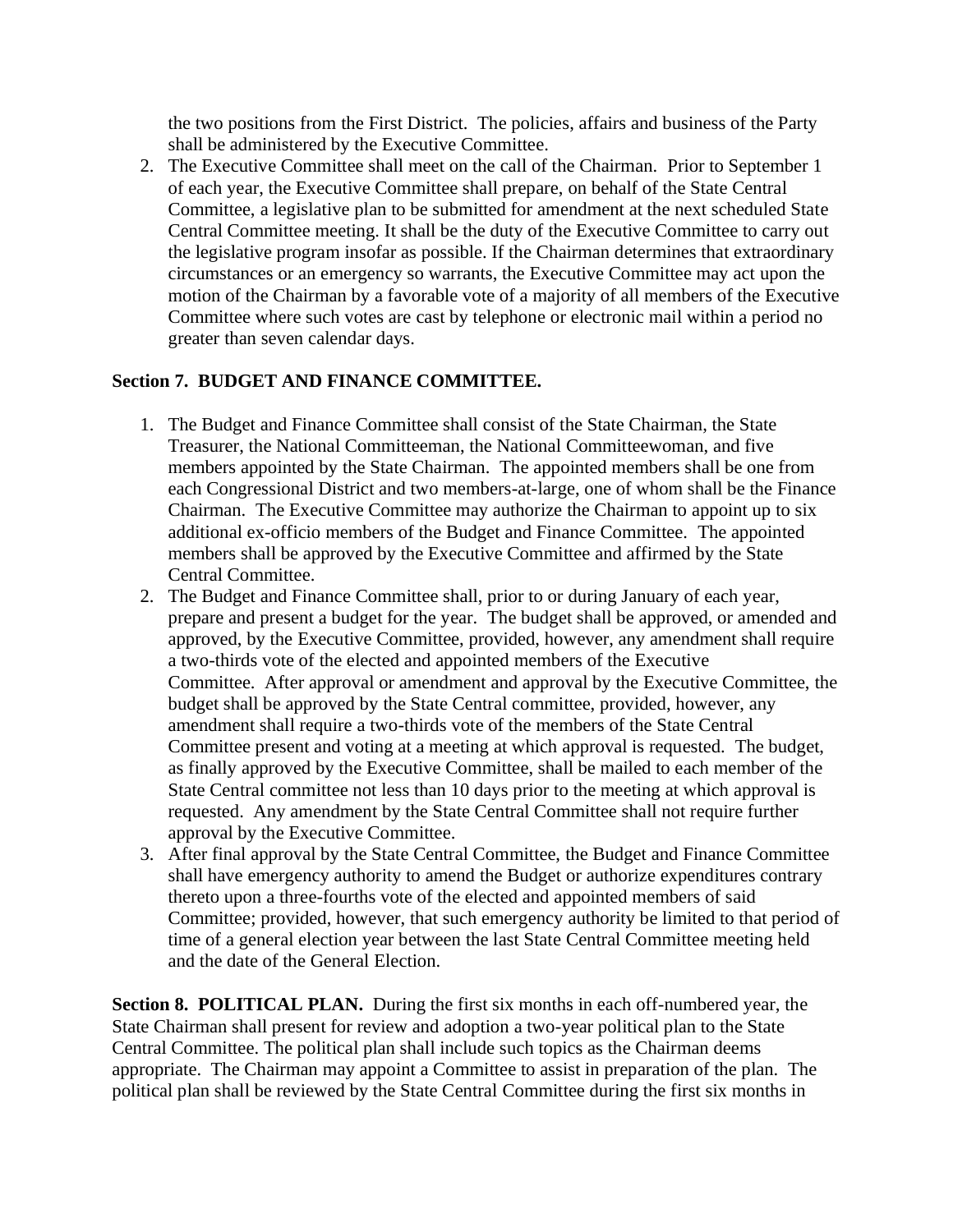each even-numbered year. The State Central Committee shall make revisions to the plan if it deems necessary.

**Section 9. ADDITIONAL COMMITTEES.** The State Chairman shall have power, with approval of the Executive Committee, to appoint such additional Committees, from time to time, as circumstances may warrant.

**Section 10. EMPLOYEES.** The State Chairman shall have authority to employ an Executive Director for the Republican Party of Nebraska, subject to the approval of the Executive Committee, and to employ such assistants and office personnel as may be required, subject to the budgetary requirements.

## **Section 11. MEETING OF THE STATE CENTRAL COMMITTEE.**

- 1. The State Central Committee shall meet regularly at least three times each year at the call of the Chairman. A special meeting may be called by the Chairman, or by a majority of the Executive Committee. Written notice of all meetings shall be given to all members at least 30 days in advance, unless the Executive Committee determines that an emergency exists; in which case, notice shall be given as directed by the Executive Committee. A proposed agenda of the meeting shall accompany the notice.
- 2. Within 60 days after each meeting, digital copies of the minutes shall be sent to all members. If the Chairman determines, and by the affirmative vote of a majority the Executive Committee agrees, that extraordinary circumstances or an emergency so warrants, the Central Committee may act upon the motion of the Chairman by a favorable vote of a majority of all members of the Central Committee where such votes are cast by telephone or electronic mail within a period no greater than seven calendar days.

# **Section 12. PERSONAL VOTING.**

- 1. No voting by proxy shall be permitted at any meeting of the State Central Committee. However, any member of the State Central Committee who is unable to attend any meeting of the Committee shall have the privilege of designating a personal substitute to attend that meeting. The personal substitute must be designated in writing, signed by the designating member, and must be a registered Republican for at least 90 days, residing in the county in which the designating member resides or in any other county in the same State Central Committee District represented by the designating member.
- 2. For the designated meeting, the designated personal substitute shall be considered as a member of the State Central Committee. For the purposes of attendance, a personal substitute shall count for the State Central Committee member and no absence shall be counted. No person who is a member of the State Central Committee may serve as a designated personal substitute for more than one member at any one meeting.

**Section 13. QUORUM.** A quorum of the State Central Committee shall be one-half of the total seats thereof, excluding vacant seats. A person who has been properly designated as a personal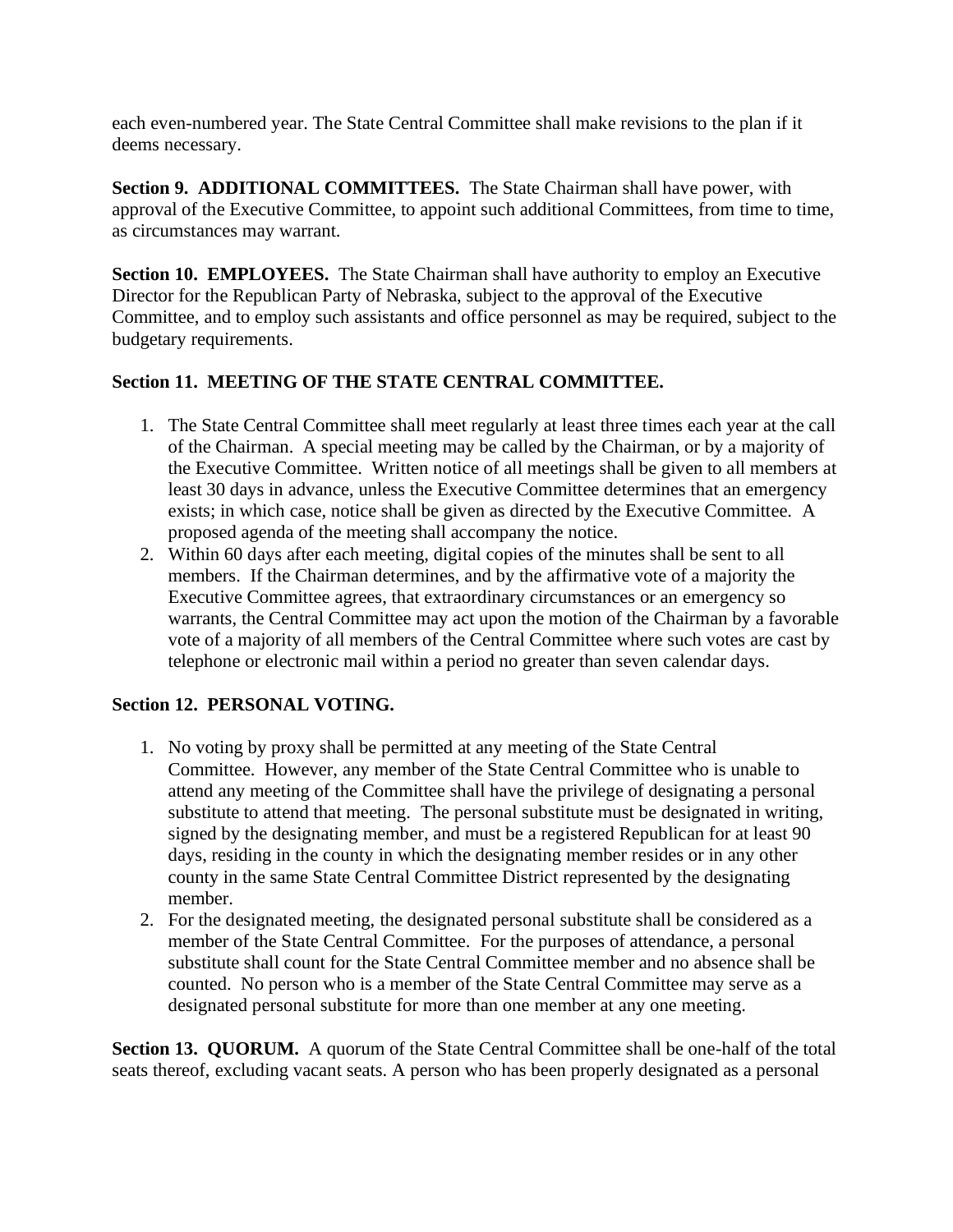substitute for a member shall stand in the place of the designating member for the purpose of determining quorum.

#### **Section 14. ENDORSEMENT.**

- 1. The Party, State Chairman, State Vice-Chairman, Treasurer, National Committeeman, National Committeewoman, Congressional District Chairmen and staff of the Nebraska Republican Party shall not endorse or financially support any candidate in a primary or general election when there is more than one Republican candidate except as herein provided.
- 2. The Party, State Chairman, State Vice Chairman, Treasurer, National Committeeman, National Committeewoman, Congressional District Chairmen, and staff may, at the request of the candidate and by two thirds vote of the State Central Committee, endorse and financially support any incumbent Republican office holders in a contested primary. In the absence of a request for endorsement by an incumbent candidate(s) or in the absence of two thirds vote of the State Central Committee, the Party, State Chairman, State Vice Chairman, Treasurer, National Committeeman, National Committeewoman, Congressional District Chairmen, and staff shall be prohibited from endorsing or financially supporting an elected incumbent candidate in a contested primary.
- 3. The Party, State Chairman, State Vice Chairman, Treasurer, National Committeeman, National Committeewoman, Congressional District Chairmen, and staff may, at the request of the candidate and by two thirds vote of the State Central Committee, endorse and financially support any Republican in a contested General Election. In the absence of a request for endorsement or in the absence of two thirds vote of the State Central Committee, the Party, State Chairman, State Vice Chairman, Treasurer, National Committeeman, National Committeewoman, Congressional District Chairmen, and staff shall be prohibited from endorsing or financially supporting a candidate in a contested General Election.
- 4. No member of the State Central Committee or Executive Committee shall endorse a NON-Republican candidate in any election. Endorse, as used in this Section shall include:
	- 1. A reported campaign contribution; or
	- 2. A public display or statement of support by either:
		- 1. print or electronic media, or
		- 2. by written statement.
- 5. Any member of the State Central Committee or Executive Committee found by a majority vote of that Committee of which they are a member, to have violated the endorsement policy after its enactment, shall be immediately expelled from that Committee and a vacancy shall be automatically created. The State Central Committee shall have final authority to administer discipline.
- 6. Nothing in this section shall preclude the Party, State Chairman, State Vice Chairman, Treasurer, National Committeeman, National Committeewoman, Congressional District Chairman, and staff from endorsing any Republican candidate at any level in an uncontested primary or General Election.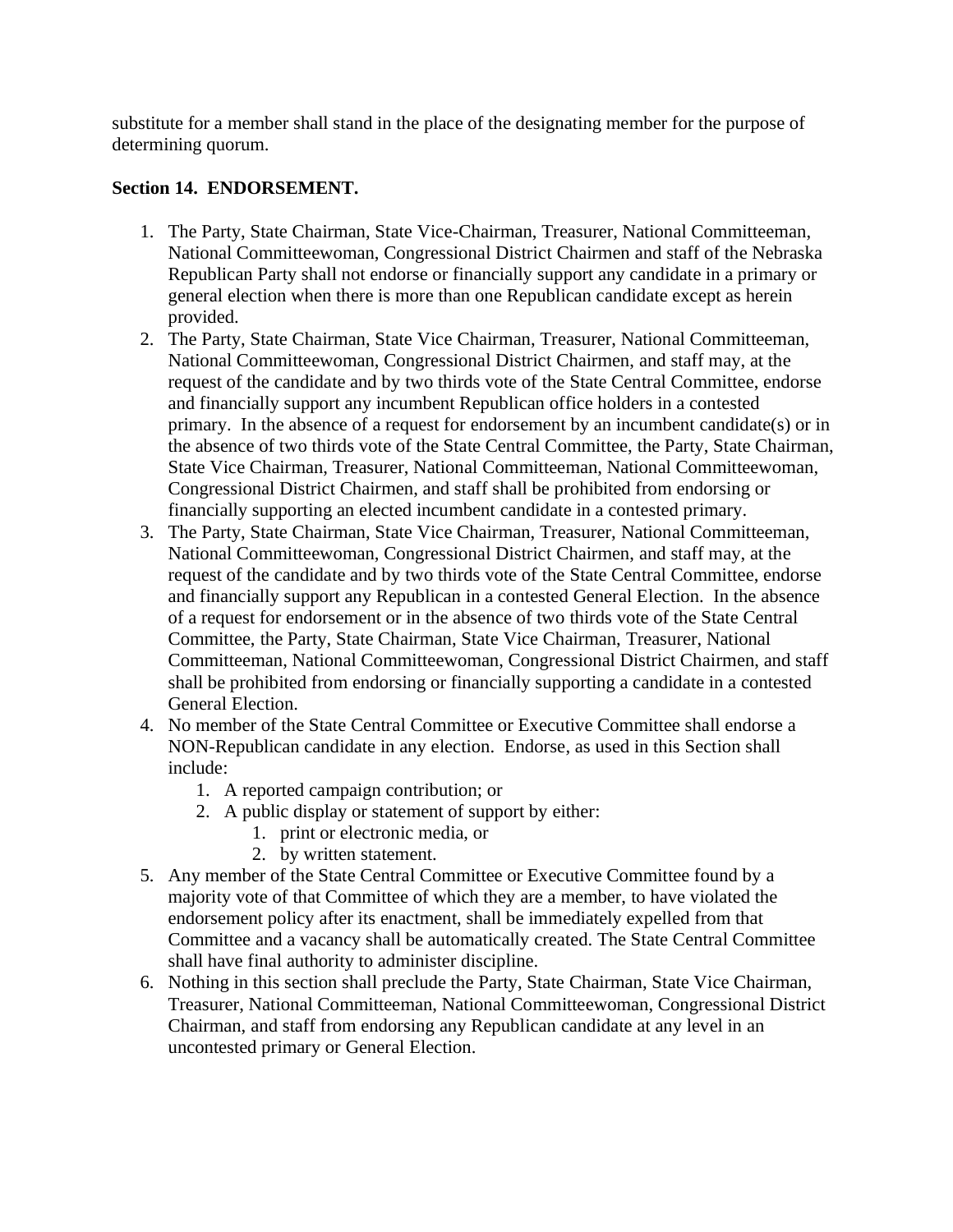7. Nothing in this section shall preclude the National Committeeman and National Committeewoman from supporting and endorsing candidates in Republican Presidential Primaries.

## **ARTICLE X**

#### *District Party Administration*

**Section 1. GENERAL MANAGEMENT.** The general management of the affairs and business of the Party pertaining to each Congressional District shall be fixed in a District Committee which shall consist of those members of the State Central Committee residing within the District. The Chairman and Vice Chairman of each District shall be elected at the same time the State Chairman is elected pursuant to Article IX, Section 4.

## **ARTICLE XI**

## *County Party Administration*

**Section 1. GENERAL MANAGEMENT.** The general management of the affairs and business of the Party in various Counties shall be fixed in the County Central Committee, subject to the direction of the County Convention.

**Section 2.** The County Central Committee shall consist of such persons and be selected in such a manner as the Constitution of the Republican Party for the County shall provide and, in the absence of any provision in such Constitution inconsistent herewith, the County Central Committee shall consist of two persons from each voting precinct or ward within the County, one of whom shall be a man and one a woman, to be selected at caucuses of the delegates from the respective voting precincts or wards to be held at the County Convention or in such other manner as may be authorized by the Convention.

**Section 3. OFFICERS.** The officers of the County Party organization shall be a Chairman and a Vice Chairman, a Secretary, and a Treasurer; and they shall have the powers and duties usually incident to their respective offices, subject to the direction of the Central Committee and the County Convention. They shall be elected by the County Central Committee unless previously elected by County Convention.

**Section 4. TERMS OF OFFICE.** The terms of office of the County officers and the members of the County Committee shall be approximately two years, or until their respective successors have been selected. The County Committee may, at its discretion, by a majority vote authorize the County Chairman to appoint a Secretary and a Treasurer.